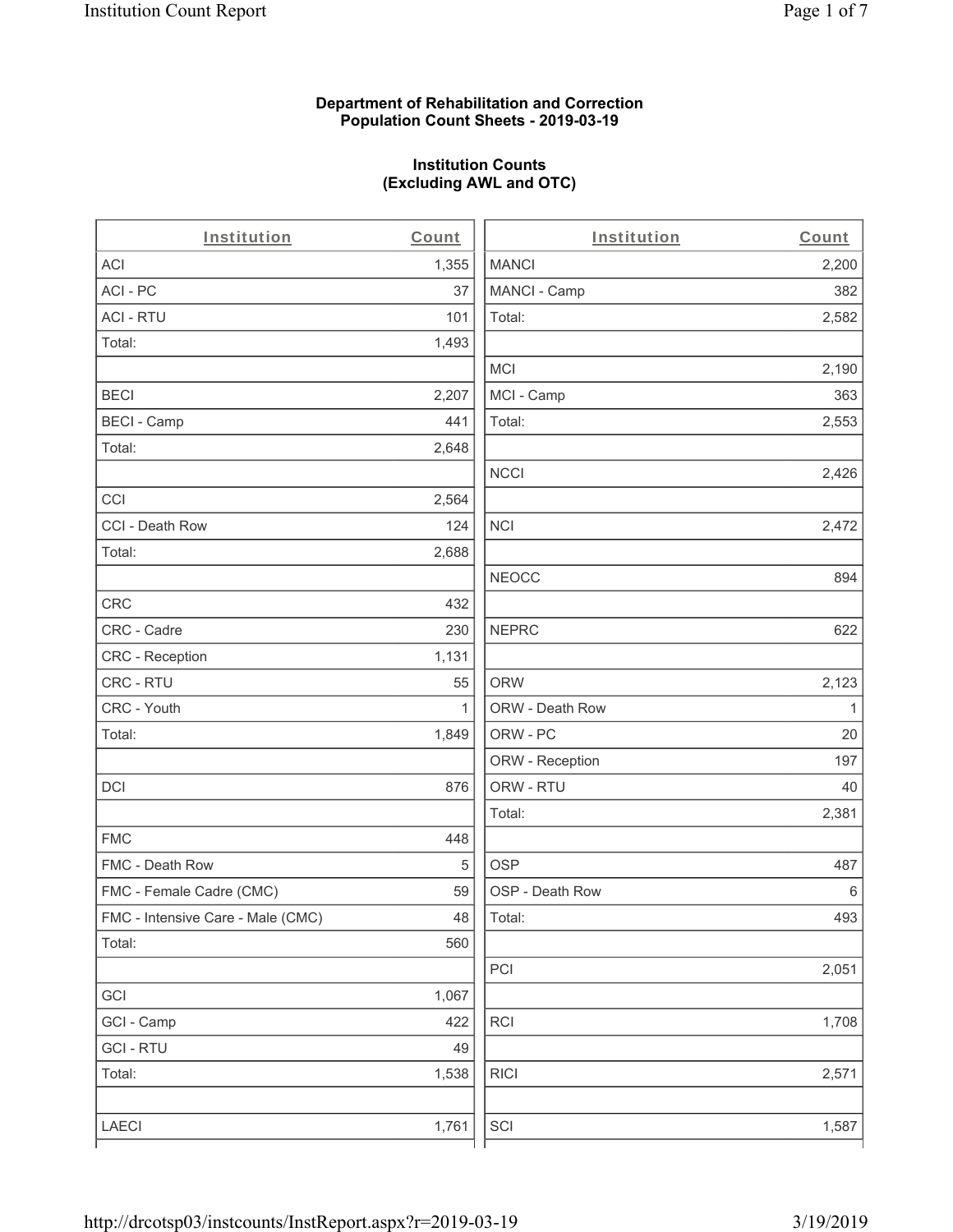| LECI                     | 2,270 | <b>SOCF</b>      | 1,260 |
|--------------------------|-------|------------------|-------|
| LECI - Camp              | 168   | SOCF - RTU       | 62    |
| Total:                   | 2,438 | Total:           | 1,322 |
| LOCI                     | 2,259 | <b>TCI</b>       | 944   |
|                          |       | TCI - Camp       | 424   |
| LORCI                    | 293   | Total:           | 1,368 |
| <b>LORCI - Cadre</b>     | 137   |                  |       |
| <b>LORCI - Reception</b> | 1,018 | <b>TOCI</b>      | 722   |
| Total:                   | 1,448 | <b>TOCI - PC</b> | 83    |
|                          |       | Total:           | 805   |
| <b>MACI</b>              | 1,012 |                  |       |
| MACI - Minimum           | 1,229 | <b>WCI</b>       | 1,323 |
| Total:                   | 2,241 | WCI - RTU        | 33    |
|                          |       | Total:           | 1,356 |
|                          |       |                  |       |

**Total Population: 48,990**

\* The Total Population includes 30 Offenders with Reason Codes 30 & 31. \*\* The Total Population includes 38 Offenders with Reason Code 0A.

# **Male Population by Security Level (Include AWL and Exclude OTC)**

| Security Level         |                   | <b>Body</b> | AWL | (-OTC) | Total  |
|------------------------|-------------------|-------------|-----|--------|--------|
| <b>Total Level E</b>   |                   | 994         | 16  | 15     | 995    |
| Total Level 4          |                   | 1,798       | 11  | 11     | 1,798  |
| Total Level 3          |                   | 12,083      | 161 | 143    | 12,101 |
| Total Level 2          |                   | 16,268      | 226 | 181    | 16,313 |
| Total Level 1          |                   | 13,673      | 136 | 74     | 13,735 |
| <b>Total Death Row</b> |                   | 136         |     |        | 136    |
|                        | <b>Total Male</b> | 44,952      | 551 | 425    | 45,078 |

#### **Female Population by Institution (Include AWL and Exclude OTC)**

| Institution              | <b>Body</b> | AWL | $ \cap$ TC) | Total |
|--------------------------|-------------|-----|-------------|-------|
| DCI                      | 876         | 9   | 6           | 879   |
| <b>FMC</b>               | 24          |     |             | 24    |
| FMC - Female Cadre (CMC) | 59          |     |             | 60    |
| <b>NEPRC</b>             | 622         |     | ॽ           | 627   |
| <b>ORW</b>               | 2,122       | 27  | 16          | 2,133 |
|                          |             |     |             |       |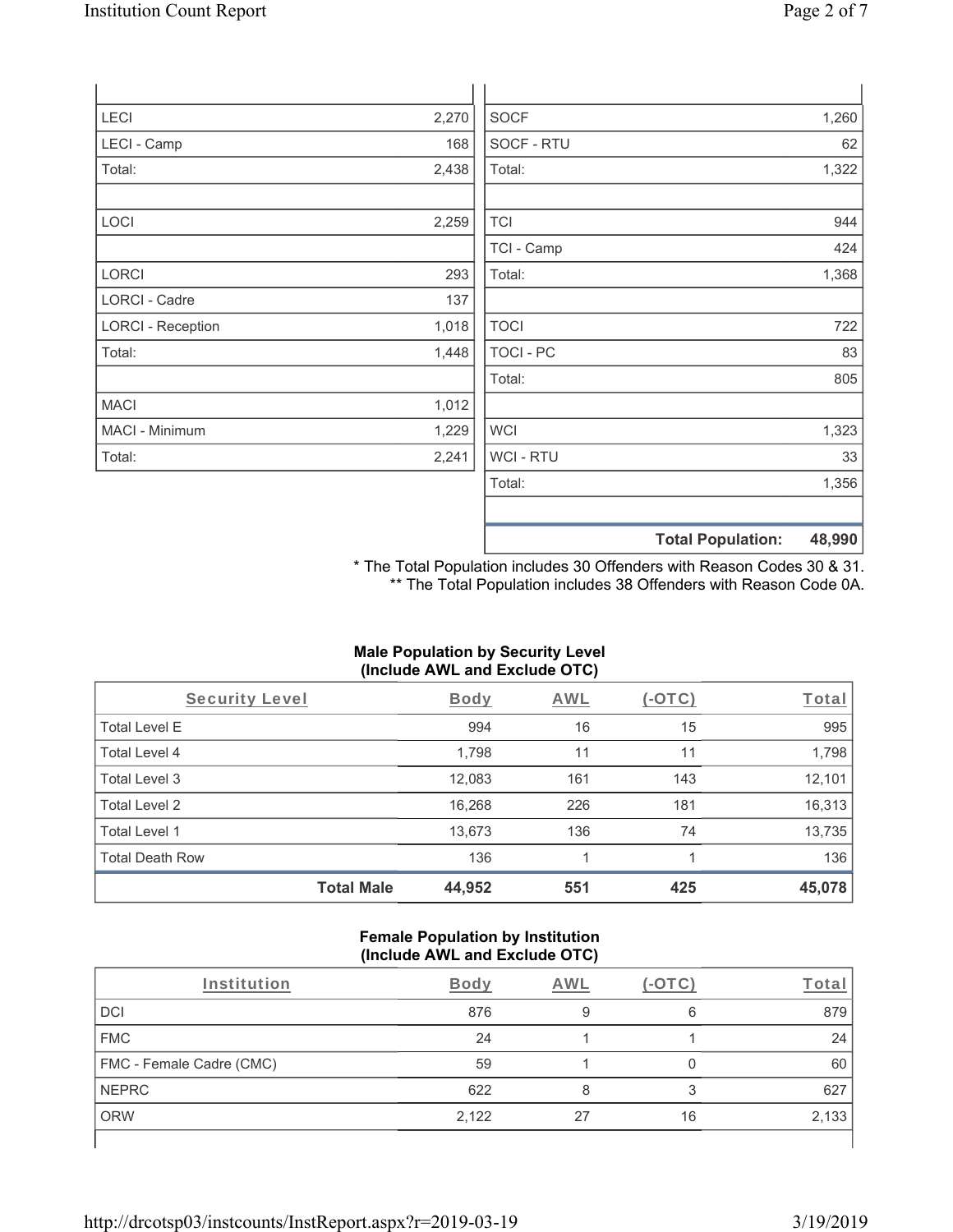| ORW - Death Row        |                          |        | 0   |     |        |
|------------------------|--------------------------|--------|-----|-----|--------|
| ORW - PC               |                          | 20     | 0   |     | 20     |
| <b>ORW</b> - Reception |                          | 197    | 8   |     | 198    |
| <b>ORW - RTU</b>       |                          | 40     | 0   |     | 40     |
|                        | <b>Total Female</b>      | 3,961  | 54  | 33  | 3,982  |
|                        | <b>Total Population:</b> | 48,913 | 605 | 458 | 49,060 |

#### **Male Population by Institution: Security Level 5 and E (Include AWL and Exclude OTC)**

| Institution      | <b>Body</b>                 | <b>AWL</b>          | $(-OTC)$       | Total                     |
|------------------|-----------------------------|---------------------|----------------|---------------------------|
| ACI              | 6                           | $\mathbf 0$         | 0              | $6\,$                     |
| CRC              | 2                           | $\mathbf 0$         | 0              | $\overline{2}$            |
| CRC - Reception  | $\overline{2}$              | $\mathbf 0$         | 0              | $\overline{2}$            |
| CRC - RTU        | 7                           | $\mathbf 0$         | 0              | $\overline{7}$            |
| <b>FMC</b>       | 1                           | $\mathbf 0$         | $\mathbf 0$    | 1                         |
| LECI             |                             | 1                   |                |                           |
| LORCI            | $\ensuremath{\mathsf{3}}$   | $\mathbf 0$         | 0              | $\ensuremath{\mathsf{3}}$ |
| <b>MACI</b>      | 16                          | $\mathbf 0$         | $\mathbf 0$    | 16                        |
| <b>OSP</b>       | 418                         | 1                   | 1              | 418                       |
| <b>SOCF</b>      | 433                         | 11                  | $10$           | 434                       |
| <b>TOCI</b>      | 95                          | $\overline{2}$      | $\overline{2}$ | 95                        |
| <b>TOCI - PC</b> | 1                           | $\mathsf{O}\xspace$ | $\mathbf 0$    | 1                         |
| <b>WCI</b>       |                             | 1                   | 1              |                           |
| <b>WCI-RTU</b>   | 8                           | $\mathbf 0$         | 0              | $\,8\,$                   |
|                  | <b>Total Level 5</b><br>994 | 16                  | 15             | 995                       |

### **Male Population by Institution: Security Level 4 (Include AWL and Exclude OTC)**

| Institution                       | Body | AWL | $(-OTC)$ | Total |
|-----------------------------------|------|-----|----------|-------|
| <b>ACI</b>                        | 5    |     |          | 5     |
| CRC                               | 12   |     |          | 12    |
| <b>CRC</b> - Reception            | 10   |     | O        | 10    |
| <b>CRC - RTU</b>                  | 10   |     |          | 10    |
| <b>FMC</b>                        | 3    |     |          |       |
| FMC - Intensive Care - Male (CMC) |      |     |          |       |
| <b>LECI</b>                       | 24   |     |          | 24    |
| LOCI                              |      | 5   | 5        |       |
| <b>LORCI</b>                      |      |     |          |       |
|                                   |      |     |          |       |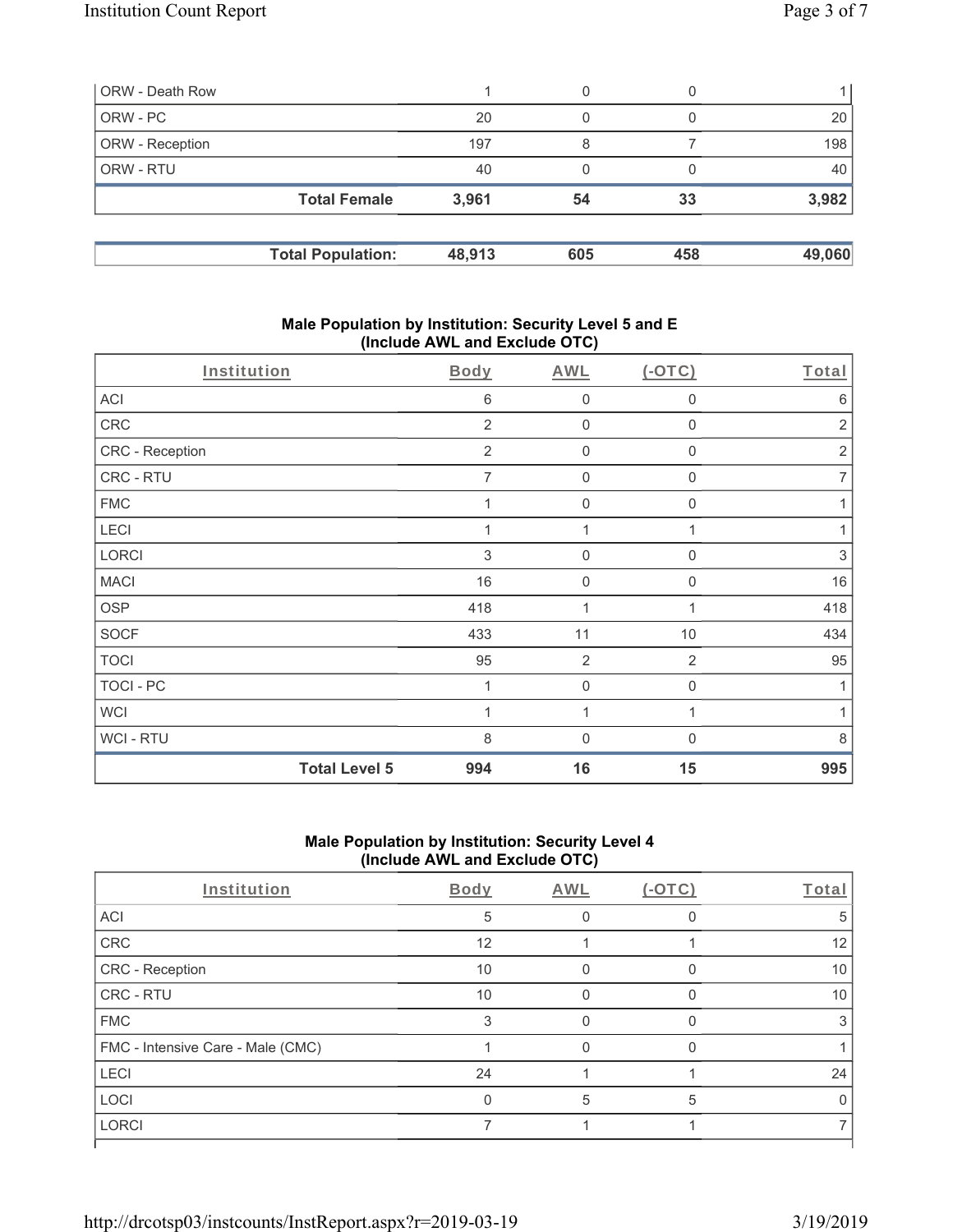| <b>LORCI - Reception</b> | $\overline{2}$                | 0                | $\mathbf 0$    | $\overline{2}$ |
|--------------------------|-------------------------------|------------------|----------------|----------------|
| <b>MACI</b>              | 41                            | 0                | $\Omega$       | 41             |
| <b>MANCI</b>             | 30                            | 0                | 0              | 30             |
| <b>NEOCC</b>             | 21                            | $\mathbf 0$      | $\mathbf 0$    | 21             |
| <b>OSP</b>               | 43                            | $\mathbf 0$      | 0              | 43             |
| <b>RCI</b>               | 3                             | $\mathbf 0$      | 0              | 3              |
| SCI                      |                               | $\mathbf 0$      | $\mathbf{0}$   |                |
| <b>SOCF</b>              | 822                           | $\overline{2}$   | $\overline{2}$ | 822            |
| SOCF - RTU               | 62                            | $\boldsymbol{0}$ | 0              | 62             |
| <b>TCI</b>               | 20                            | $\mathbf 0$      | $\mathbf 0$    | 20             |
| <b>TOCI</b>              | 620                           | $\mathbf 0$      | 0              | 620            |
| TOCI - PC                | 21                            | $\mathbf 0$      | $\Omega$       | 21             |
| <b>WCI</b>               | 33                            | 1                |                | 33             |
| <b>WCI-RTU</b>           | $\overline{7}$                | $\overline{0}$   | $\Omega$       | 7              |
|                          | <b>Total Level 4</b><br>1,798 | 11               | 11             | 1,798          |

#### **Male Population by Institution: Security Level 3 (Include AWL and Exclude OTC)**

| Institution                       | Body            | <b>AWL</b>          | $($ -OTC $)$        | Total          |
|-----------------------------------|-----------------|---------------------|---------------------|----------------|
| ACI                               | 22              | $\mathsf{O}\xspace$ | $\mathsf 0$         | 22             |
| ACI-PC                            | 3               | $\mathsf{O}\xspace$ | $\mathbf 0$         | $\,$ 3 $\,$    |
| <b>BECI</b>                       | 1               | $\mathbf 0$         | $\mathsf 0$         | 1              |
| CCI                               | $\overline{2}$  | $\mathbf 0$         | $\mathsf 0$         | $\overline{2}$ |
| CCI - Death Row                   | 1               | $\mathsf{O}\xspace$ | $\mathsf 0$         | $\mathbf{1}$   |
| <b>CRC</b>                        | 267             | 10                  | 10                  | 267            |
| CRC - Cadre                       | 113             | $\mathbf 0$         | $\mathbf 0$         | 113            |
| CRC - Reception                   | 793             | 11                  | 11                  | 793            |
| CRC - RTU                         | 37              | $\mathbf 0$         | $\mathsf 0$         | 37             |
| <b>FMC</b>                        | $6\phantom{1}6$ | $\overline{2}$      | $\mathbf 0$         | $\,8\,$        |
| FMC - Intensive Care - Male (CMC) | $\sqrt{5}$      | $\mathbf 0$         | $\mathsf 0$         | $\sqrt{5}$     |
| GCI                               | 1               | $\mathsf{O}\xspace$ | $\mathsf 0$         | 1              |
| <b>LAECI</b>                      | 5               | $\mathbf 0$         | 0                   | 5              |
| LECI                              | 2,244           | 25                  | 21                  | 2,248          |
| LOCI                              | $\overline{2}$  | $\mathbf 0$         | $\mathbf{0}$        | $\overline{2}$ |
| <b>LORCI</b>                      | 120             | 41                  | 39                  | 122            |
| <b>LORCI - Cadre</b>              | 19              | $\mathbf 0$         | $\mathbf 0$         | 19             |
| <b>LORCI - Reception</b>          | 697             | 1                   | 1                   | 697            |
| <b>MACI</b>                       | 854             | 8                   | 4                   | 858            |
| <b>MANCI</b>                      | 2,129           | 26                  | 24                  | 2,131          |
| <b>MCI</b>                        | 1               | $\mathsf{O}\xspace$ | $\mathsf{O}\xspace$ | 1              |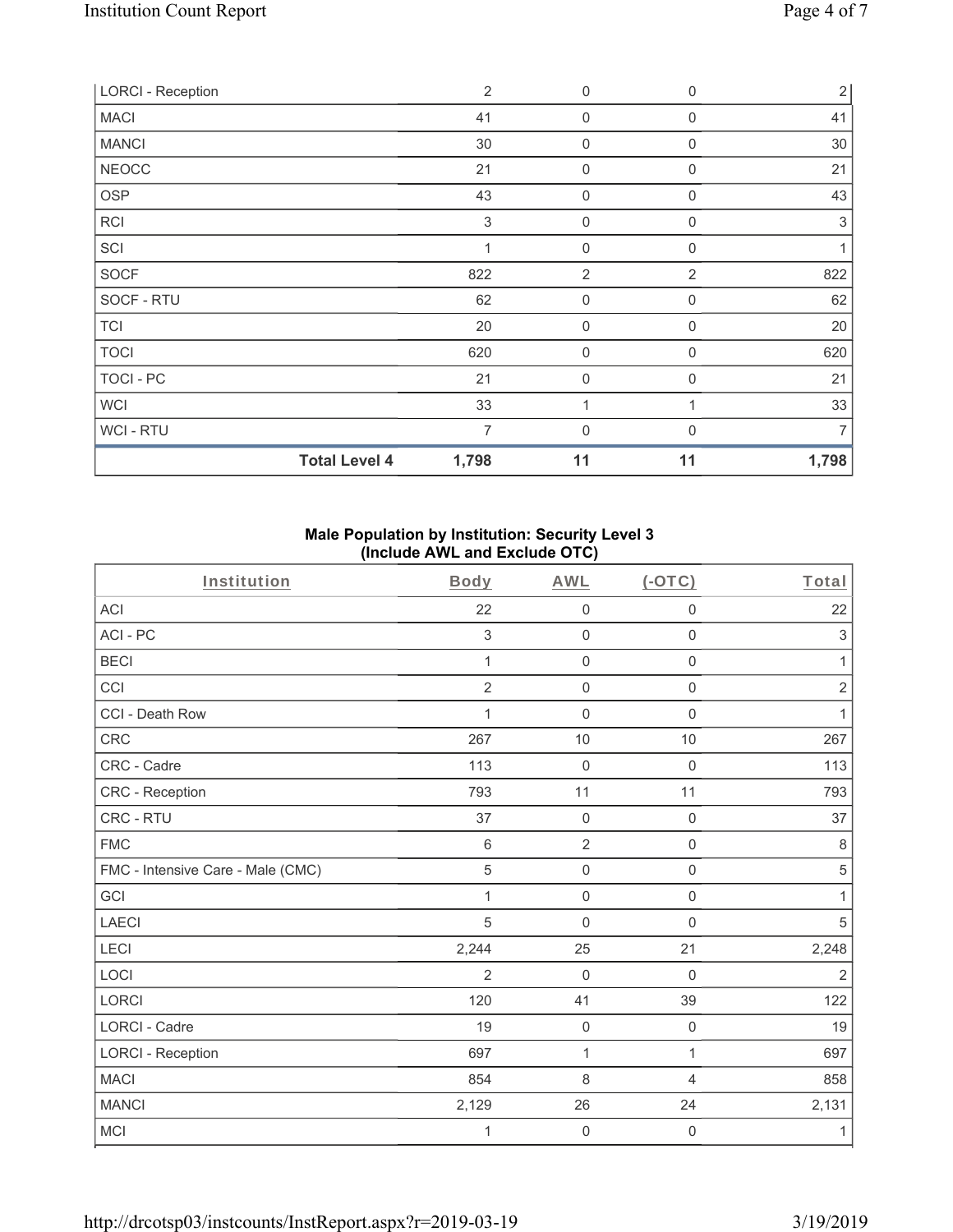| <b>NCCI</b>    |                      | $\mathbf 0$    | 1                   |             | $\mathsf{O}\xspace$ |
|----------------|----------------------|----------------|---------------------|-------------|---------------------|
| <b>NCI</b>     |                      | 1              | $\overline{0}$      | $\Omega$    |                     |
| <b>NEOCC</b>   |                      | 870            |                     |             | 870                 |
| <b>OSP</b>     |                      | 1              | $\boldsymbol{0}$    | $\Omega$    | 1                   |
| PCI            |                      | 35             | 0                   | $\Omega$    | 35                  |
| <b>RCI</b>     |                      | 1,600          | 14                  | 12          | 1,602               |
| <b>RICI</b>    |                      | 4              | $\mathsf{O}\xspace$ | $\mathbf 0$ | 4                   |
| SOCF           |                      | $\overline{2}$ | $\boldsymbol{0}$    | $\mathbf 0$ | $\overline{2}$      |
| <b>TCI</b>     |                      | 880            | 11                  | 9           | 882                 |
| TCI - Camp     |                      | 1              | $\mathsf{O}\xspace$ | $\mathbf 0$ | 1                   |
| <b>TOCI</b>    |                      | $\overline{7}$ | $\mathsf{O}\xspace$ | $\mathbf 0$ |                     |
| TOCI - PC      |                      | 61             | $\boldsymbol{0}$    | 0           | 61                  |
| <b>WCI</b>     |                      | 1,283          | $10$                | 10          | 1,283               |
| <b>WCI-RTU</b> |                      | 16             | 0                   | $\Omega$    | 16                  |
|                | <b>Total Level 3</b> | 12,083         | 161                 | 143         | 12,101              |

#### **Male Population by Institution: Security Level 2 (Include AWL and Exclude OTC)**

| Institution                       | Body           | <b>AWL</b>          | $($ -OTC $)$        | Total          |
|-----------------------------------|----------------|---------------------|---------------------|----------------|
| <b>ACI</b>                        | 757            | $\overline{2}$      | 1                   | 758            |
| ACI - PC                          | 24             | $\mathbf 0$         | $\mathbf 0$         | 24             |
| <b>ACI - RTU</b>                  | 74             | $\mathbf 0$         | $\mathbf 0$         | 74             |
| <b>BECI</b>                       | 1,490          | 15                  | 12                  | 1,493          |
| CCI                               | 2,027          | 20                  | 17                  | 2,030          |
| CRC                               | 56             | $\sqrt{5}$          | $\overline{4}$      | 57             |
| CRC - Cadre                       | 117            | $\mathsf{O}\xspace$ | $\mathsf{O}\xspace$ | 117            |
| CRC - Reception                   | 190            | $\overline{7}$      | $\overline{7}$      | 190            |
| CRC - RTU                         | 1              | $\mathsf{O}\xspace$ | $\mathsf{O}\xspace$ | 1              |
| CRC - Youth                       | 1              | $\mathsf{O}\xspace$ | $\mathsf{O}\xspace$ | 1              |
| <b>FMC</b>                        | 19             | $\sqrt{3}$          | $\mathsf{O}\xspace$ | 22             |
| FMC - Intensive Care - Male (CMC) | 12             | $\mathsf{O}\xspace$ | $\mathsf{O}\xspace$ | 12             |
| GCI                               | 398            | 5                   | $\,$ 3 $\,$         | 400            |
| GCI - Camp                        | $\overline{2}$ | $\mathsf 0$         | $\mathsf{O}\xspace$ | $\overline{2}$ |
| <b>GCI-RTU</b>                    | 38             | $\mathsf{O}\xspace$ | $\mathbf 0$         | 38             |
| <b>LAECI</b>                      | 1,157          | 21                  | 20                  | 1,158          |
| LOCI                              | 1,252          | $9$                 | 8                   | 1,253          |
| <b>LORCI</b>                      | 145            | 35                  | 29                  | 151            |
| <b>LORCI - Cadre</b>              | 117            | $\mathbf 0$         | $\mathbf 0$         | 117            |
| <b>LORCI - Reception</b>          | 256            | $\sqrt{3}$          | $\overline{2}$      | 257            |
| <b>MACI</b>                       | 101            | 3                   | $\sqrt{2}$          | 102            |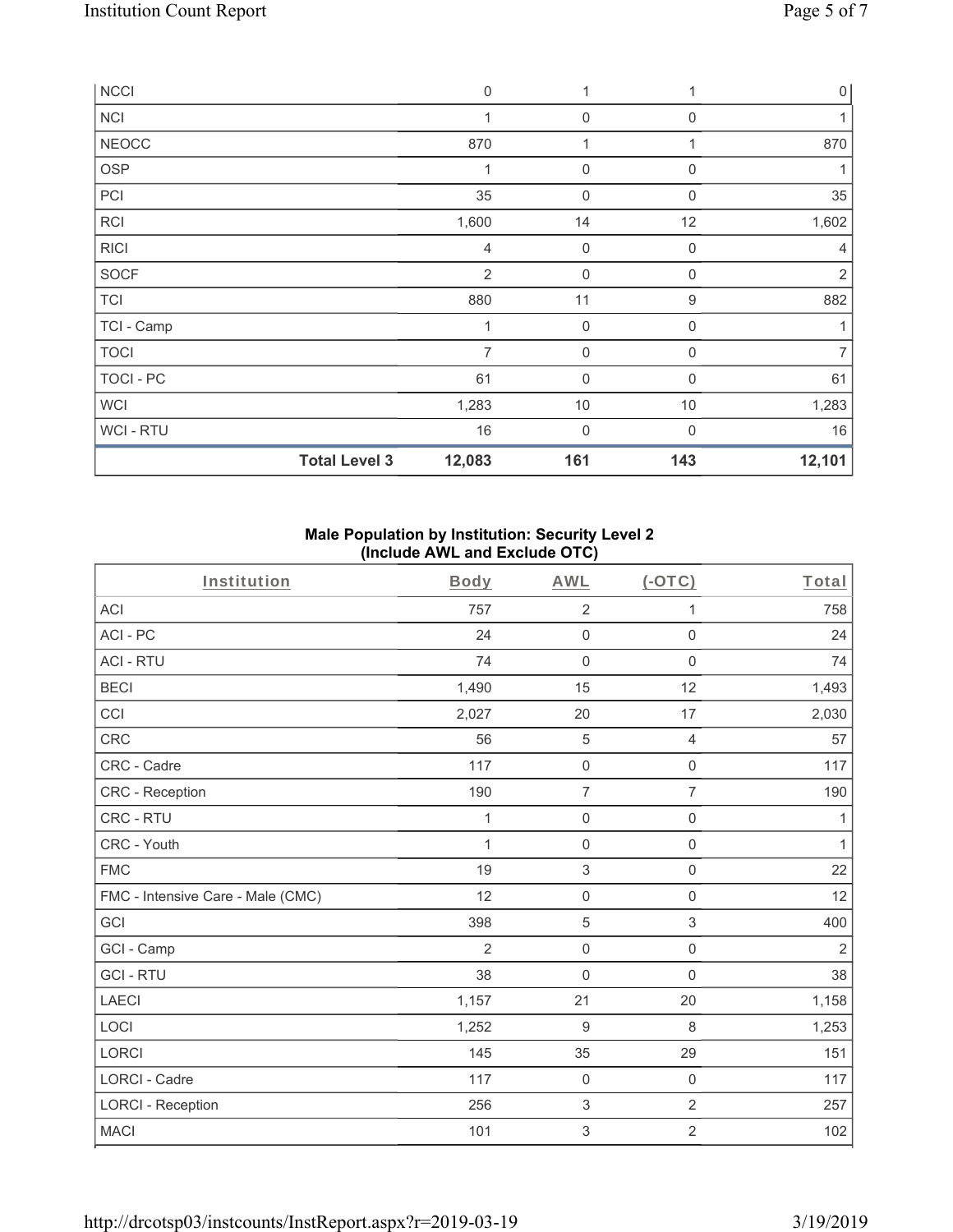| <b>MANCI</b> |                      | 15             | 1           | 1                         | 15         |
|--------------|----------------------|----------------|-------------|---------------------------|------------|
| <b>MCI</b>   |                      | 1,636          | 13          | 12                        | 1,637      |
| MCI - Camp   |                      |                | 0           | 0                         | 1          |
| <b>NCCI</b>  |                      | 1,191          | 15          | 12                        | 1,194      |
| <b>NCI</b>   |                      | 1,661          | 20          | 18                        | 1,663      |
| <b>NEOCC</b> |                      | $\,$ 3 $\,$    | $\mathbf 0$ | $\boldsymbol{0}$          | $\sqrt{3}$ |
| <b>OSP</b>   |                      | $\overline{2}$ | $\mathbf 0$ | 0                         | $\sqrt{2}$ |
| PCI          |                      | 934            | 12          | 7                         | 939        |
| <b>RCI</b>   |                      | 104            | $\mathbf 0$ | $\mathbf 0$               | 104        |
| <b>RICI</b>  |                      | 1,425          | 31          | 23                        | 1,433      |
| SCI          |                      | 1,053          | $\,$ 6      | $\ensuremath{\mathsf{3}}$ | 1,056      |
| SOCF         |                      | $\overline{2}$ | $\mathbf 0$ | $\boldsymbol{0}$          | $\sqrt{2}$ |
| <b>TCI</b>   |                      | $\overline{2}$ | $\mathbf 0$ | $\mathbf 0$               | $\sqrt{2}$ |
| <b>WCI</b>   |                      | $\sqrt{5}$     | $\mathbf 0$ | 0                         | 5          |
|              | <b>Total Level 2</b> | 16,268         | 226         | 181                       | 16,313     |

#### **Male Population by Institution: Security Level 1 (Include AWL and Exclude OTC)**

| Institution                       | Body        | <b>AWL</b>          | (OTC)               | Total        |
|-----------------------------------|-------------|---------------------|---------------------|--------------|
| <b>ACI</b>                        | 565         | 5                   | $\mathsf{O}\xspace$ | 570          |
| ACI-PC                            | 10          | $\mathbf 0$         | $\mathbf 0$         | 10           |
| <b>ACI - RTU</b>                  | 27          | $\mathsf{O}\xspace$ | $\mathbf 0$         | 27           |
| <b>BECI</b>                       | 713         | $\boldsymbol{9}$    | 3                   | 719          |
| <b>BECI - Camp</b>                | 441         | $\mathsf{O}\xspace$ | $\mathsf{O}\xspace$ | 441          |
| CCI                               | 534         | 4                   | $\mathsf{O}\xspace$ | 538          |
| CRC                               | 32          | $\overline{2}$      | $\overline{2}$      | 32           |
| <b>CRC</b> - Reception            | 132         | $\sqrt{3}$          | $\,$ 3 $\,$         | 132          |
| <b>FMC</b>                        | 395         | $\sqrt{3}$          | 1                   | 397          |
| FMC - Intensive Care - Male (CMC) | 30          | $\mathsf{O}\xspace$ | $\mathbf 0$         | 30           |
| GCI                               | 668         | $\,6\,$             | $\overline{4}$      | 670          |
| GCI - Camp                        | 420         | $\mathbf 0$         | $\mathbf 0$         | 420          |
| <b>GCI-RTU</b>                    | 11          | $\mathsf{O}\xspace$ | $\mathbf 0$         | 11           |
| <b>LAECI</b>                      | 599         | $\overline{7}$      | $\overline{5}$      | 601          |
| LECI                              | 1           | 1                   | 1                   | 1            |
| LECI - Camp                       | 168         | $\mathbf 0$         | $\mathbf 0$         | 168          |
| LOCI                              | 1,005       | $\sqrt{3}$          | $\overline{2}$      | 1,006        |
| <b>LORCI</b>                      | 18          | $\,6\,$             | $\,6\,$             | 18           |
| <b>LORCI - Cadre</b>              | $\mathbf 1$ | $\mathsf{O}\xspace$ | $\mathsf{O}\xspace$ | $\mathbf{1}$ |
| <b>LORCI - Reception</b>          | 63          | $\mathsf{O}\xspace$ | $\mathbf 0$         | 63           |
| MACI - Minimum                    | 1,229       | 14                  | 11                  | 1,232        |